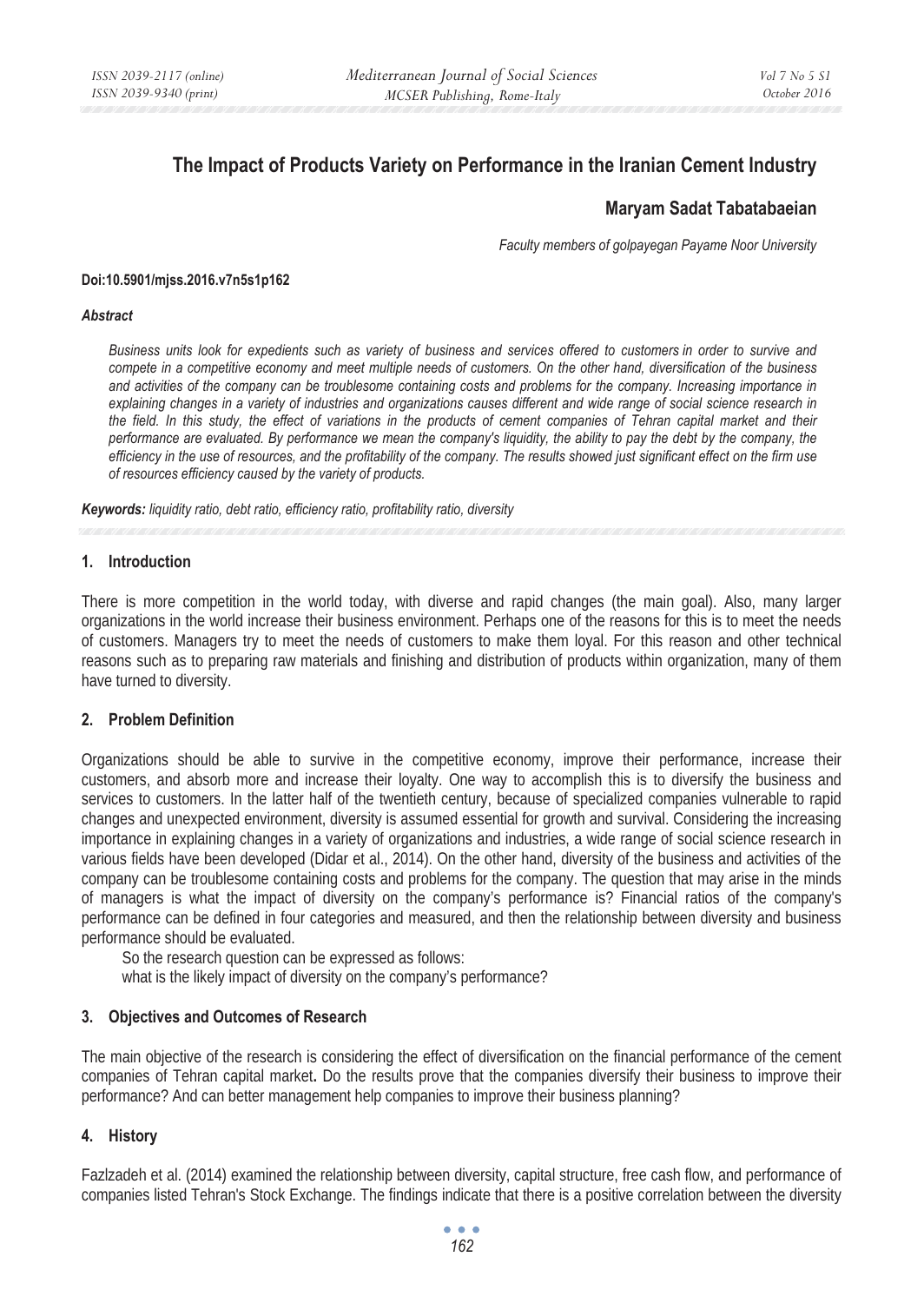of product and capital structure, also between the free cash flow and a variety of non-product. In addition, there is not a significant correlation between the products variety with the performance of listed cement companies in Tehran Stock Exchange.

Sheikh et al. (2014), using a variety of statistical tests, evaluated the relationship between the independent variables and financial ratios as the dependent variable. The results showed no relationship between the diversity of business and financial ratios.

HassasYeganeh did a research on the relationship between institutional investors and corporate values, and concluded that there is no significant correlation between the concentration of ownership of institutional and corporate value. Kang et al. (2011) found an inverse relationship between the degree of diversification of products, performance products, and supplements (Didar et.al, 2014).

Nat et al. (2010), using the resource-based view of strategy (RBV), evaluated the effect of diversity on the performance of 120 Logistics Companies. The results showed that companies that are market-oriented and provide a variety of products and services perform better than companies that have limited products and services.

## **5. Theoretical Foundations**

According to the Ramanujam and Varadarjan(1989) diversity is to the extent that institutions operate simultaneously, at different business activities. The first point is the nature of diversity in the company (Raganatan, 1995). There are three levels of diversity:

1. Diversity of closely related products, 2. Diversification based on core competence, 3. Diversity of unrelated products (Didar et al., 2014)

Industries have a broad competition; market power is distributed among several firms, it is high compared with its industry concentration; more product is produced with relatively lower prices of goods and services. In other words, considering the share of products in diverse business industries, the result is better performance and lower prices. Liquidity, debt repayment capacity, performance, use of resources, and profitability can be calibrated. Therefore, subresearch hypothesis is as follows: the liquidity situation is better, better able to repay the debts; the better the use of their resources the better the profitability situation.

## **6. Research Hypotheses and Questions**

The research question is that "can diversification strategy effect on the financial performance of the cement companies of Tehran capital market?"

The main hypothesis:

Companies that use diversification strategy have better performance.

Performance was measured by some criteria such as liquidity situation, ability to pay debt, use of resources efficiency, and profitability. So sub-research hypothesis is as follows:

- Companies that use diversification strategy have better liquidity situation.
- Companies that use diversification strategy have better ability to repay their debts.
- Companies that use diversification strategy have better use of resources efficiency.
- Companies that use diversification strategy have better profitability.

#### **7. Conceptual Framework**

The following conceptual framework is provided for analyzing the relationship between diversity and performance (Tehrani, 2007).

In this study, a variety of independent variables and dependent variables are financial ratios, adjusted for other variables that must be considered in applying the strategy of diversification between industrial and organizational fit. They fit between diversity, and four organizational factors were examined: organizational structure, organizational systems, organizational culture, and management features.

## **8. Research Methodology**

The purpose of this research in terms of application and on the basis of the literature review is to study the impact of the company's business diversification strategy as financial ratios such as liquidity ratios, leverage ratios, efficiency ratios, and profitability ratios on the financial performance.

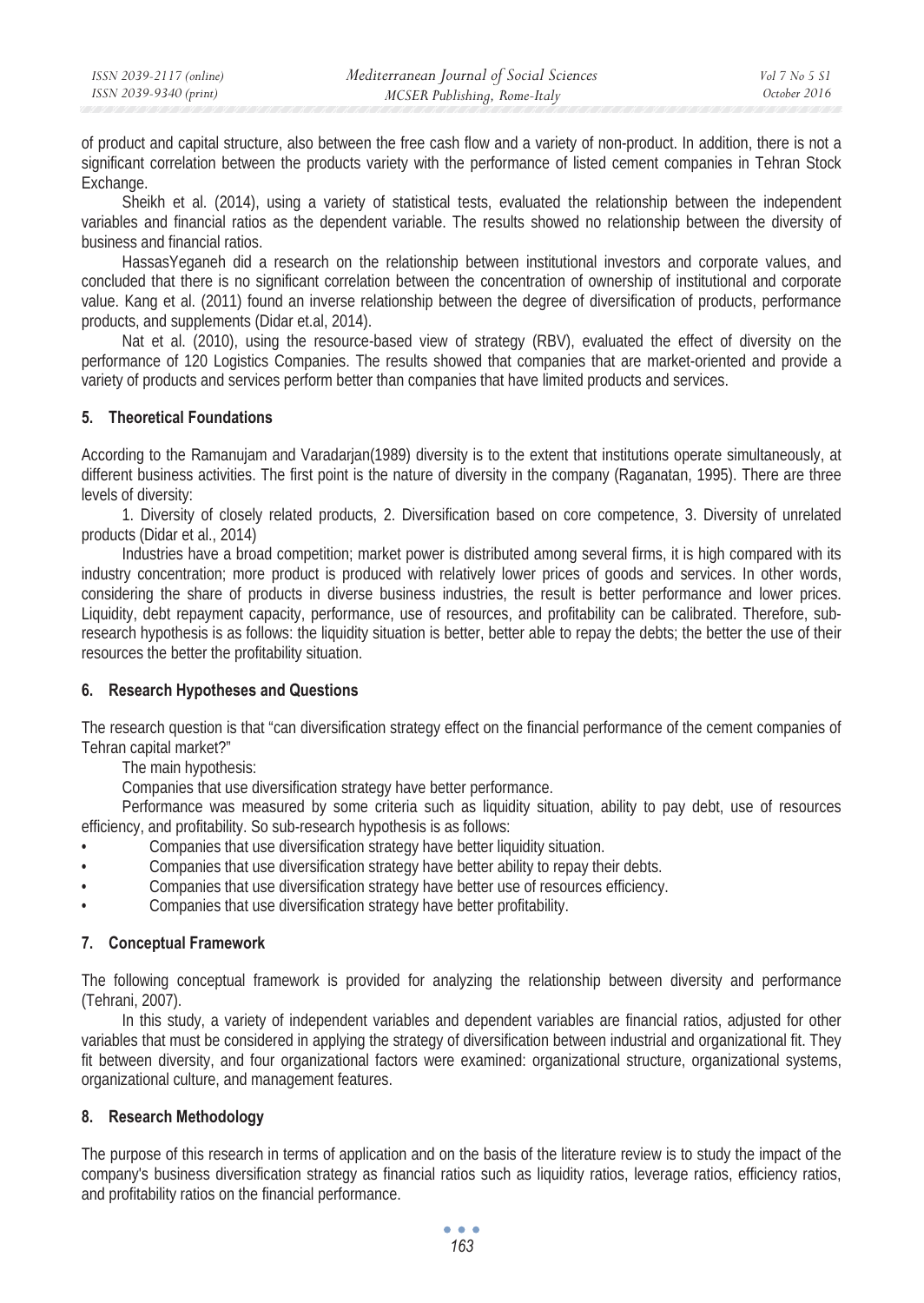## **9. Research Variables**

If we consider the independent variable as *y* and the dependent variables including an Acid ratio (to determine the company's liquidity position), debt ratio (debt to be determined by the company), asset turnover ratio (to determine the performance of the company's use of resources), and the ratio of the gross profit margin (profit for the company) as x1, x2, x3 and x4, the overall research model will be as follows:

 $\nu = f_1(x)$ 

X means the lack of variety or diversity. If the ratio of sales of the larger product to total sales is less than 70%, the company is diversified, and if it is more than 70%, it is not diversified.

## **10. Statistical Population**

The statistical population is all cement companies listed in the Tehran Stock Exchange, which are also eligible.

- 1. In the study period (years 2007 to 2013) are not out of stock;
- 2. Have information needed for the period of the study (years 2007 to 2013). The remaining companies having available all information is 27 companies.

## **11. Data Collection Method**

- 1. For literature review, library research papers and theses were used at home and abroad.
- 2. To gain information on dependent and independent variables in the model, new outcomes of the research referred to the software were used.
- 3. Internet browsing and reading documents were also useful.

## **12. Data Analysis Method**

A statistical method and the significant level of 5% were used to accept or reject the hypotheses. After collecting data using Excel and SPSS software, the analysis of the relationship between variables was performed. To compare the dependent variables in companies with diversified products and other products of various companies for two independent samples, t-test was used.

#### **13. Results**

The statistical hypotheses according to the research hypotheses are:

H0: Average of the target variable in invariant companies Average of the target variable in diversified companies

H1: Average of the target variable in invariant companies Average of the target variable in diversified companies. Mathematically Hypothesis is:

```
H_0: \mu\mathbb{1} \leq \mu\mathbb{2}
```

```
H_1: \mu_1 > \mu_2
```
The table below shows the standard deviation of the dependent variables in the study:

| <b>Dependent Variables</b> | Group Type            | S.td  |
|----------------------------|-----------------------|-------|
| Quick Ratio                | diversified companies | 4.6   |
|                            | Invariant companies   | 26.8  |
| Debt Ratio                 | diversified companies | 17    |
|                            | Invariant companies   | 0.68  |
| Asset Turnover Ratio       | diversified companies | 19.66 |
|                            | Invariant companies   | 3.9   |
|                            | diversified companies | 0.17  |
| Gross profit margin Ratio  | invariant             | 0.04  |

The results of the hypothesis test are as follows:

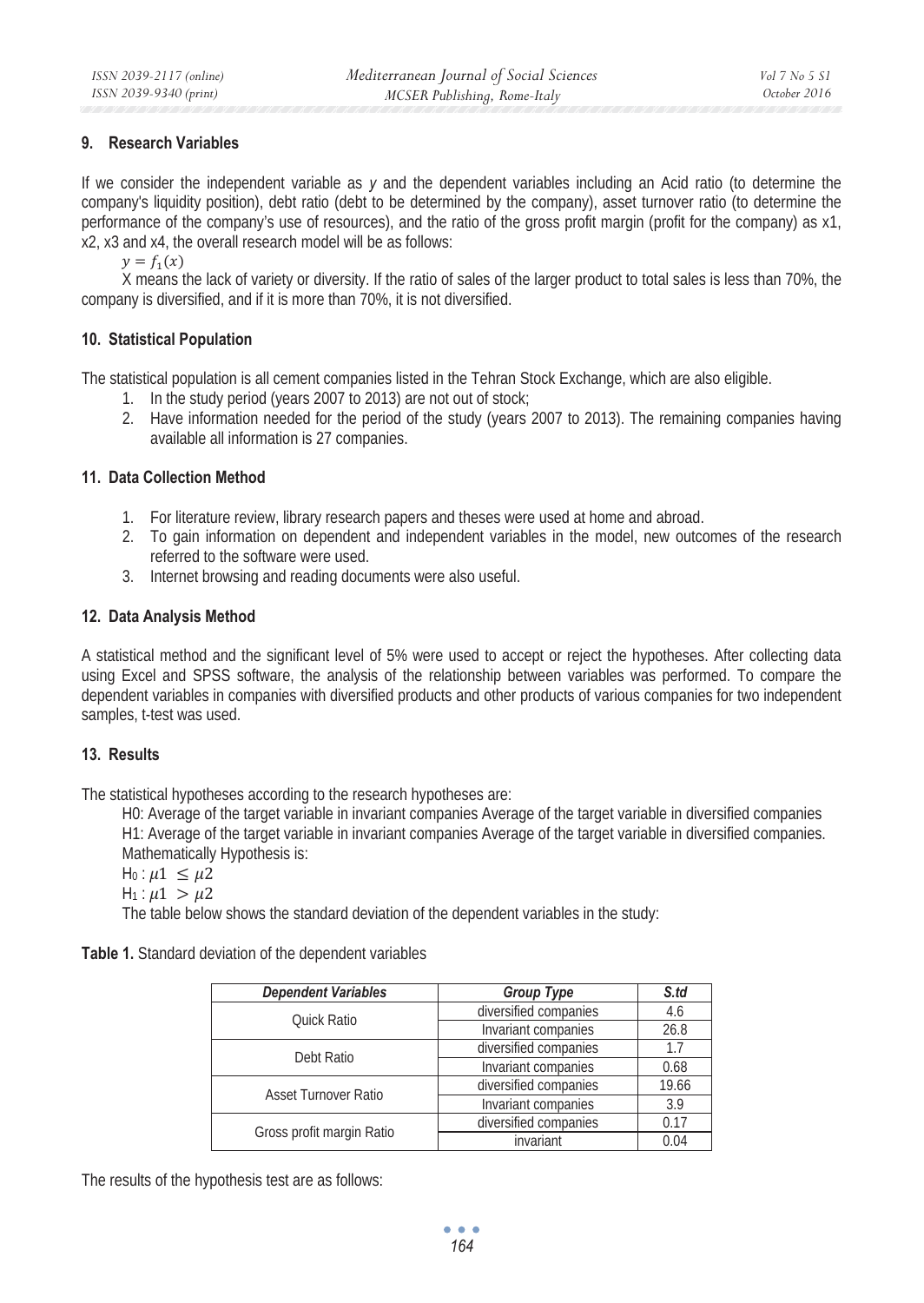| ISSN 2039-2117 (online) | Mediterranean Journal of Social Sciences | Vol 7 No 5 S1 |
|-------------------------|------------------------------------------|---------------|
| ISSN 2039-9340 (print)  | MCSER Publishing, Rome-Italy             | October 2016  |

Hypotheses include a main hypothesis and four sub-hypotheses for testing four dependent variables (x1, x2, x3, and x4) and an independent variable that indicates the presence or absence of diversity in company consideration (0= lack of variety and 1= diversity). In order to do any test, data should be normal. KS test was performed to check the normality of the data, and the results are as following:

**Table 2.** KS Test output

| One-Sample Kolmogorov-Smirnov Test |                |          |           |           |           |  |  |
|------------------------------------|----------------|----------|-----------|-----------|-----------|--|--|
|                                    |                | Х1       | <b>X2</b> | X3        | <b>X4</b> |  |  |
| Ν                                  |                | 27       | 27        | 27        | 27        |  |  |
| Normal Parameters <sup>a</sup>     | Mean           | 4.7663   | .6914     | $-2.5632$ | .4449     |  |  |
|                                    | Std. Deviation | 22.06904 | 1.09037   | 12.74905  | .10555    |  |  |
| <b>Most Extreme Differences</b>    | Absolute       | .436     | .268      | .372      | .285      |  |  |
|                                    | Positive       | .436     | .250      | .226      | .285      |  |  |
|                                    | Negative       | $-312$   | $-268$    | $-372$    | $-209$    |  |  |
| Kolmogorov-Smirnov Z               |                | 2.264    | 1.392     | 1.933     | 1.481     |  |  |
| Asymp. Sig. (2-tailed)             |                | .000     | .041      | .001      | .025      |  |  |
|                                    |                |          |           |           |           |  |  |

As shown in the above output, Sig of KS test on the level 95% is smaller than 5%, and normality ofdata is confirmed. So after making sure that the range of test research statistical hypothesis is normal, statistical hypothesis test is stated as follows:

The first sub-hypotheses:

Companies that use diversification strategy have better liquidity situation.

**Table 3.** T-test results for sub-hypothesis 1

| Г<br>Acid ratio      | Mean   | Std. Deviation |       | df | o-value |
|----------------------|--------|----------------|-------|----|---------|
| diversified Group    | 0.1341 | 4.58814        | 0.765 | 25 | 0.451   |
| I<br>Invariant Group | .0823  | 26 7945        |       |    |         |

Instant comparison of two independent samples test for acid ratio (i.e. companies with diversified products and companies that have not diversified products) with 25 as df, showed the t-statistic value being 0.765, since the level of 95% statistics p-value is greater than 5%, so the assumption H0 is not rejected. It means that there is no difference between the liquidity of companies with diversified products and companies with invariant products.

The second sub-hypotheses:

Companies that use Diversification strategy have better ability to repay their debts.

**Table 4.** T-test results for sub-hypothesis 2

|  | debt ratio        | Mean   | Std. Deviation |      | df | p-value |
|--|-------------------|--------|----------------|------|----|---------|
|  | diversified Group | 0.9536 | 1.667          |      | 25 | 0.387   |
|  | Invariant Group   | 0.5602 | ).67532        | 0.88 |    |         |

Instant comparison of two independent samples test for acid ratio (i.e. companies with diversified products and companies that have not diversified products) with 25 as df, showed the t-statistic value being 0.88, since the level of 95% statistics p-value is greater than 5%, so the assumption H0 is not rejected. It means that there is no difference between the liquidity of companies with diversified products and companies with invariant products.

The third sub-hypotheses:

Companies that use Diversification strategy have better Use of resources Efficiency.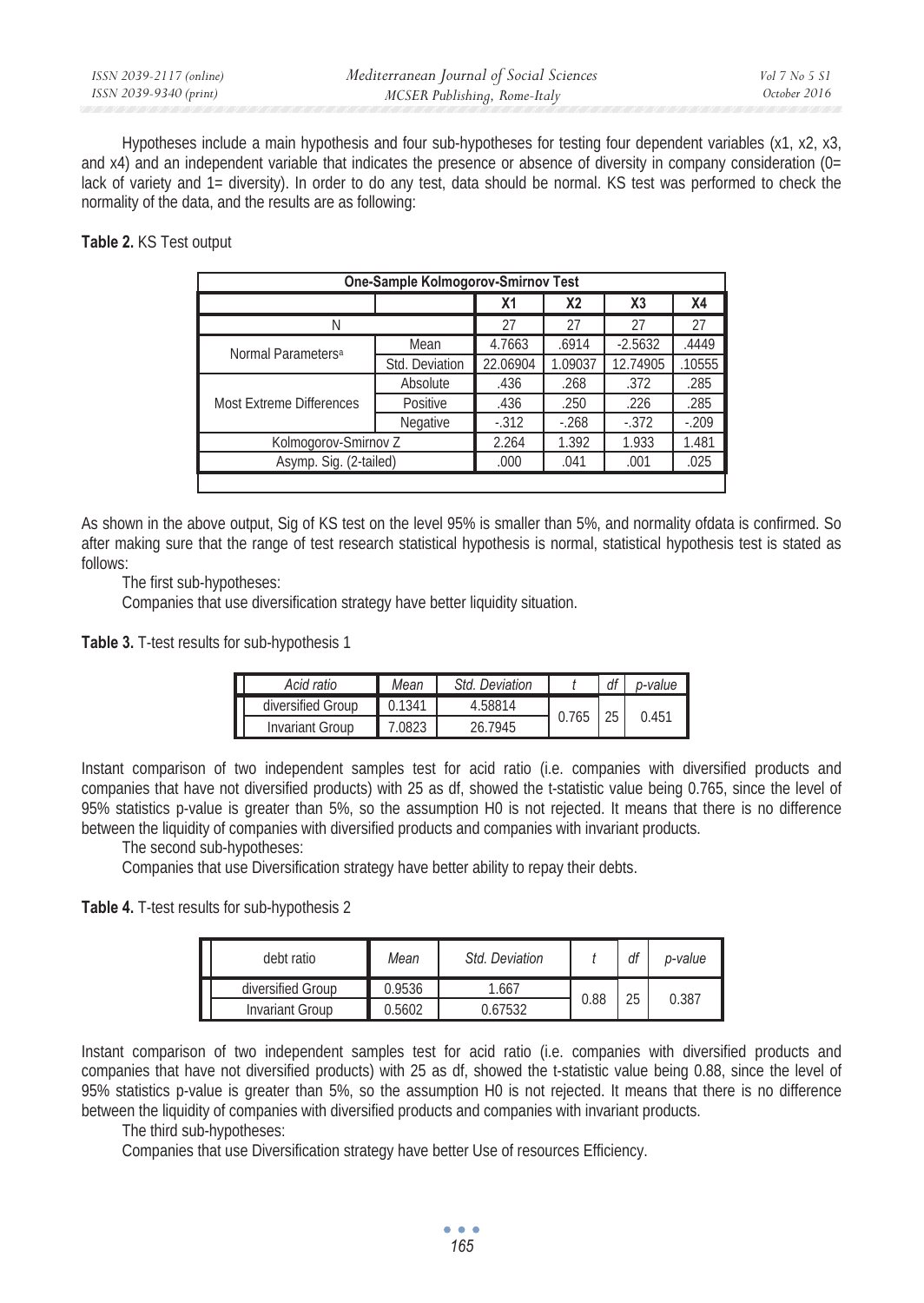**Table 5.** T-test results for sub-hypothesis 3

| asset turnover ratio | Mean       | Std. Deviation |         | df | p-value |
|----------------------|------------|----------------|---------|----|---------|
| diversified Group    | $-10.6198$ | 19.6574        |         | 25 | 0.017   |
| Invariant Group      | .4652      | 3.8988         | $-2.55$ |    |         |

Instant comparison of two independent samples test for acid ratio (i.e. companies with diversified products and companies that have not diversified products) with 25 as df, showed the t-statistic value being -2.557, since the level of 95% statistics p-value is smaller than 5%, so the assumption H0 is rejected. It means that there is significant difference between the liquidity of companies with diversified products and companies with invariant products.

The fourth sub-hypotheses:

Companies that use Diversification strategy have better profitability.

**Table 6.** T-test results for sub-hypothesis 4

| gross profit margin ratio | Mean   | <b>Std Deviation</b> |      |  | p-value |
|---------------------------|--------|----------------------|------|--|---------|
| diversified Group         | 0.4924 | 016999               | 1710 |  | 0.099   |
| Invariant Group           | 0.4212 | 0.04062              |      |  |         |

Instant comparison of two independent samples test for acid ratio (i.e. companies with diversified products and companies that have not diversified products) with 25 as df, showed the t-statistic value being 1.712, since the level of 95% statistics p-value is greater than 5%, so the assumption H0 is not rejected. It means that the difference between the liquidity of companies with diversified products and companies with invariant products.

The results showed just significant effect on the firm use of resources efficiency caused by the variety of products.

#### **14. Discussion and Conclusion**

The results of this study correspond with the results of Thrani et al. (2007) and Sheikh et al. (2012). Also some researchers have found a negative relationship between diversity and performance in research. Deniz (2002) also found that the effects of industrial diversity on the value of the company are negative. In contrast, other studies have described the relationship between diversity and performance, indicating positive results. Didar et al. (2014) concluded that a variety of business had a significant impact on the performance of the companies under investigation. Penrose (1959) and Maris (1964) argue that companies grow and maximize shareholder value, diversify assets (Tehrani, 1999).

#### **References**

Armstrong, C; Flood, P C; Guyhrie, J P; et al., 2010, the impact of diversity and equality management on firm performance: beyond high performance work systems, Human Resource Management journal, November–December 2010, Vol 49, No 6, pp 977 – 998.

Baldwin, J R; Beckstead, D; Gellatly, G; Peters, A, June 2000, Patterns of Corporate Diversification in Canada: An Empirical Analysis**,** Analytical Studies Research Paper Series, 11F0019MPE No. 150.

BÄar, M; Niessen, A; Ruenzi, S, September 2007,The Impact of Work Group Diversity on Performance: Large Sample Evidence from the Mutual Fund Industry,CFR-Working Paper, NO. 07-16.

Brost A; Kliner H, 1995, New Developments in Corporate Diversification Strategies, Management Research News, Vol 18, No 3-5.

Didar, H; Imani B, M; Shahrezaie, S., 2014, Impact of variety of business on performance and value of Tehran capital exchange companies, assets management and financing, second year, NO2.

Doukas, J.; Holmen, M.; Travlos, N., February 2001, Corporate Diversification and Firm Performance: Evidence from Swedish Acquisitions, -SSRN Electronic Journal 02/2001; DOI: 10.2139/ssrn.250520.

Fazlzadeh, A; Khanlary, M; Teymuri, H., 2014, Study of relationship between variety of business, capital structure, free cash course and performance of Tehran capital exchange companies, National conference of new methods in business management.

Grant, R., 1988, Diversity, Diversification and Profitability among British Manufacturing Companies, Academy of Management Journal, Vol. 31, No. 4.

Kruse, T.; Park, H.; Park, K.; Suzuki, K.; March, 2002, The Value of Corporate Diversification: Evidence from Post-Merger Performance in Japan, -SSRN Electronic Journal 03/2002; DOI: 10.2139/ssrn.344560.

Martynova, M.; Oosting, S.; Renneboog, L., November 2006, The Long-Term Operating Performance of European Mergers and